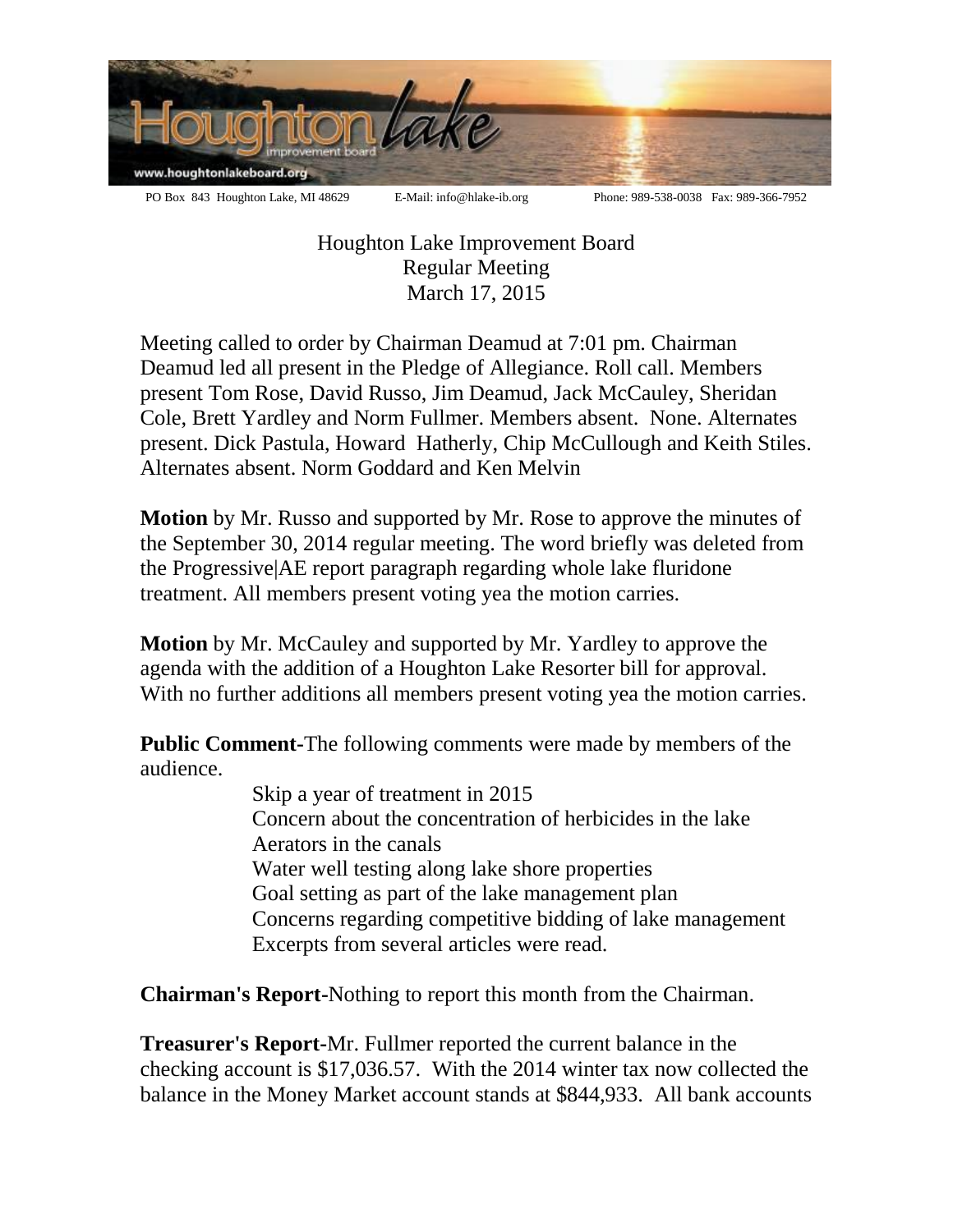balance with the HLIB QuickBooks accounts. A proposed budget for the 2015-2016 fiscal year was presented.

**Motion** by Mr. Russo and supported by Mr. Yardley to approve the proposed budget as presented. All present voting in the affirmative the motion carries.

**Motion** by Mr. Rose and supported by Mr. Cole to pay an invoice from Roscommon Township in the amount of \$600 for assessment role administration and an invoice from the Houghton Lake Resorter for an ad run in the Spring Seasons publication in the amount of \$180.38. All members present voting in the affirmative the motion carries.

**Motion** by Mr. Russo and supported by Mr. McCauley to approve the request made by the Muskegon River Watershed Assembly for funding of boat wash project for 2015. Funding includes \$5700 in new dollars for 2015 plus \$1950 in carry over from 2014 for a total of \$7650. All present voting in the affirmative the motion carries.

**Motion** by Mr. Russo and supported by Mr. Cole to allow board members to attend the Michigan Lakes & Streams conference in Boyne Falls on May 1 & 2, 2015. Motion includes reimbursement for mileage, meals and overnight accommodations for attendees. All present voting in the affirmative the motion carries.

**Motion** by Mr. Fullmer and supported by Mr. Rose to have maps produced by the Roscommon County Mapping Department of the milfoil special assessment districts for each township with a master copy for the Improvement Board. Expenditure is not to exceed \$500. All present voting in the affirmative the motion carries.

**Progressive|AE Report-**Tony Groves presented the 2014 Annual report for Houghton Lake. Highlights included a plant control history of the lake since 2002. A review of the 2014 treatment map indicated that 1057 acres were treated in 2014 or approximately 5% of the lake. North Bay has not been treated for the past three years. A pre-treatment survey was conducted on June 16  $\&$  17 and a post treatment survey was conducted on September 3  $\&$ 4. Results of the surveys are included in the annual report on page 6. The report will be available on the HLIB web site in the next couple of weeks. Tony spoke about the DNA testing done by SVSU over the winter and